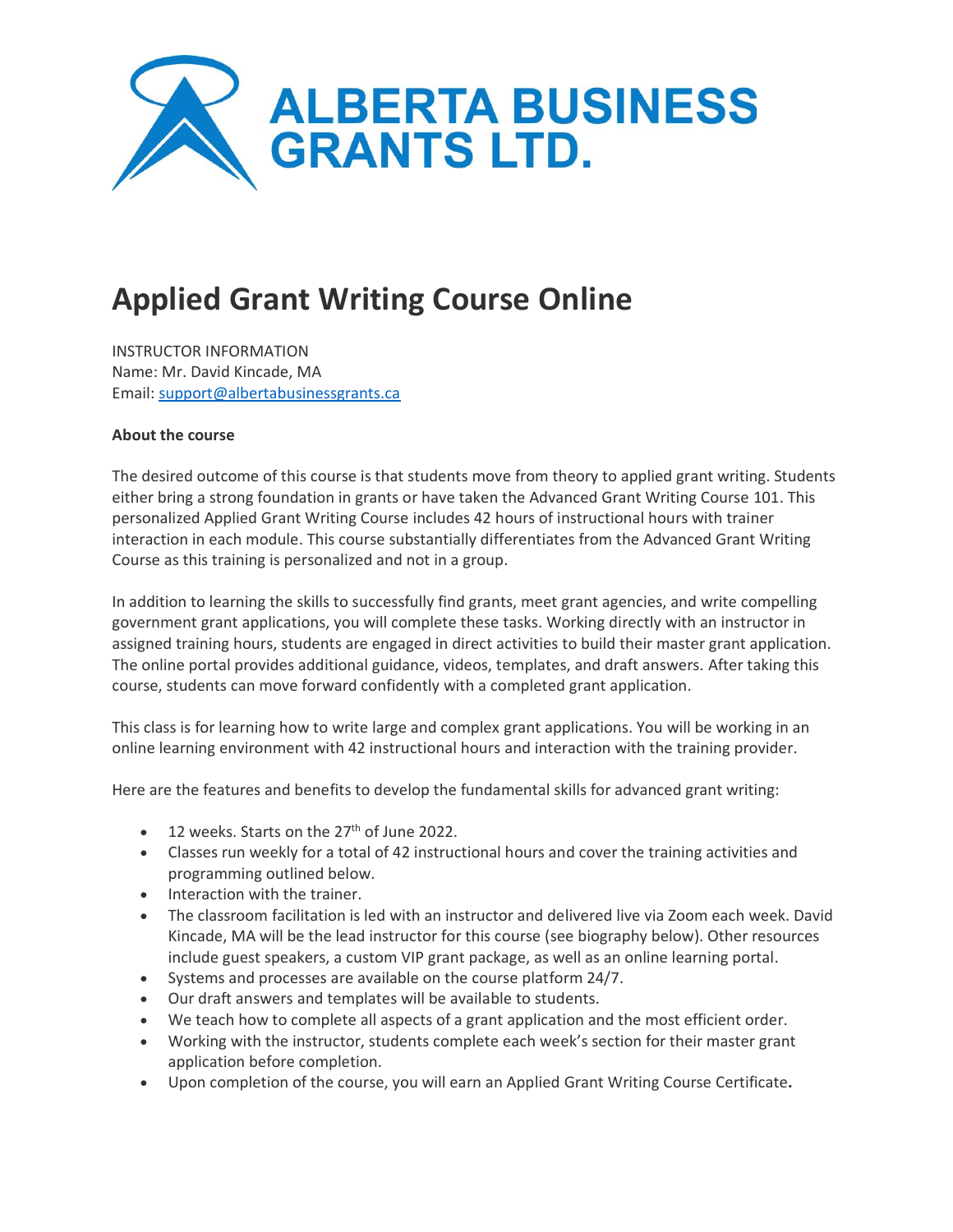# **About potential students**

- Your industry has grants. See the list [on this page](https://albertabusinessgrants.ca/how-it-works/) for grant sectors.
- This course is not an "introduction to grants"; it's an applied grant writing course.
- Students include company founders, as well as employees in grant-eligible organizations.
- Students are building a master grant application. This course is for large, complicated grant applications (i.e. emission reductions, geothermal, municipalities, non-profits, innovative, scaling technology platform, and exporting globally digitally).
- Training Cost: \$10,000 plus GST.

# **Course Syllabus and Training Details**

# **Module One:**

• **Grant Fundamentals.** Develop the documents, information, and resources are critical to succeed in grant applications. Engage and identify stakeholders in a way that builds trust. 3.5 hours

# **Module Two**

• **Finding Grants.** Efficiently and effectively find grants that fit your business. Become proficient at identifying and tracking government grants. 3.5 hours

# **Module Three**

• **Product on a Page.** Write your grant application on one page. Students complete a Lean Canvas model that answers the most important grant agency questions. 3.5 hours

# **Module Four**

• **Meeting Preparation.** Meet with grant agencies and build trust. Create a meeting preparation template to ensure the most important questions are asked before you meet with the agency. 3.5 hours

# **Module Five**

- **Project Management.** Most grants fund projects, not general operations. Build clear and concise project plans, including objectives, anticipated outcomes, and deliverables.
- Large grants require business plans and financials. Build business plans by leveraging grant application content. 3.5 hours

# **Module Six**

• **Technology Roadmap.** Develop a clear technology path forward from conception to commercialization. Communicate technical details in a non-technical way. These answers can be integrated in the grant application. This method saves hours of time and strengthens a team. 3.5 hours

# **Module Seven**

• **Marketing Overview.** Communicate your value in a way that grant agencies measure success. Draft thorough and compelling answers to the most common marketing questions. 3.5 hours

# **Module Eight**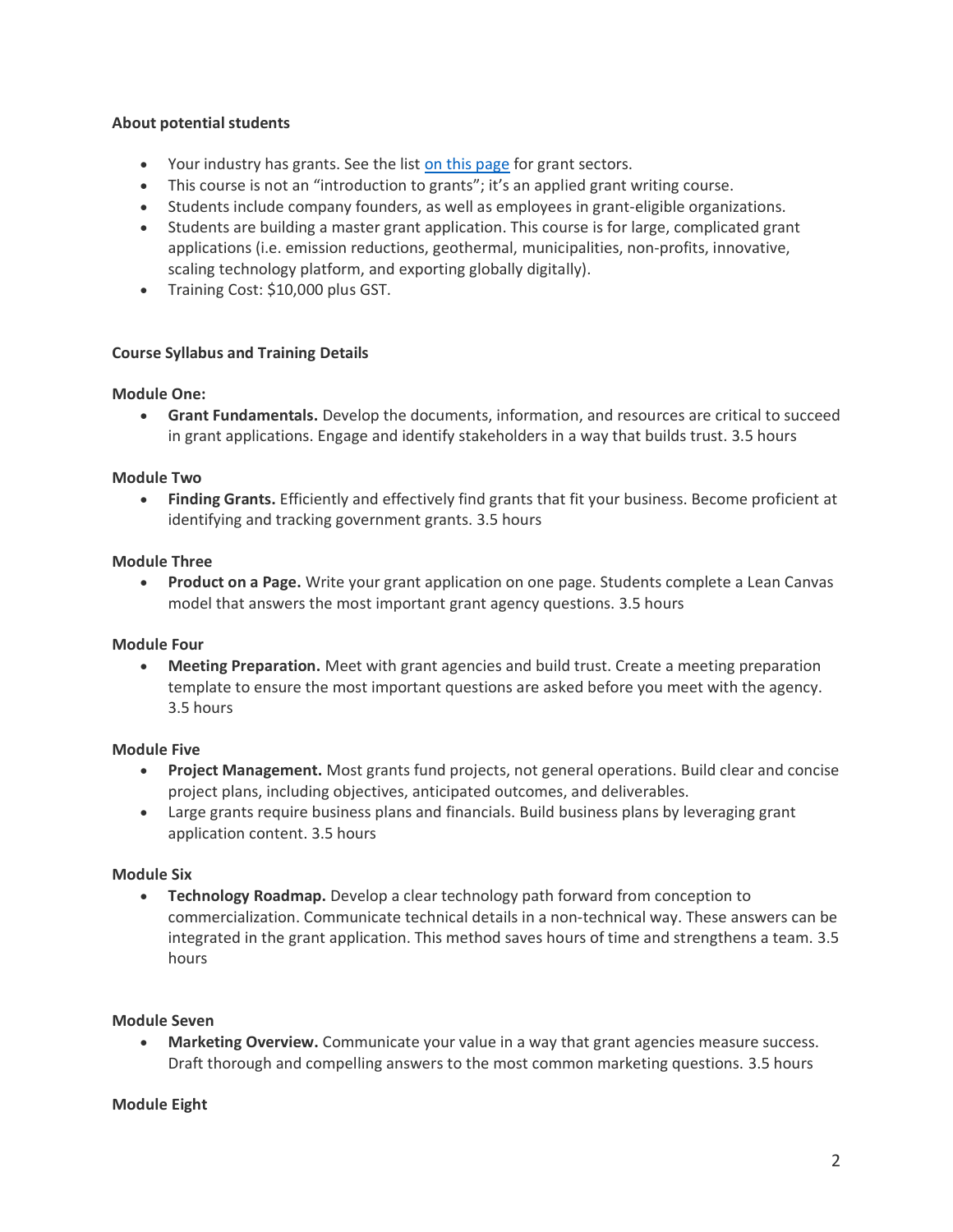• **Intellectual Property.** Nearly every grant application asks multiple questions about patents, trademarks, copyrights, and trade secrets. Leverage exceptional resources to build great answers, save time, and reduce risk. Templates are available to assist students. 3.5 hours

# **Module Nine**

• **Risks & Mitigation.** Governments want to mitigate risk. Communicate with risk-adverse grant agency staff. Our team has developed extensive checklists to ensure you are planning for risks that your business and project faces. You will have access to our draft answers and research to develop your own responses. 3.5 hours

## **Module Ten**

- **Economic Impacts.** Grants are government money, and governments have economic goals. Learn how to communicate your economic impact in your grant applications. Leverage our government research content to present your application in the strongest position.
- **Social Impacts.** Governments often use grants to further their social goals. Communicate your business' diverse social impacts to grant agencies. Our team leverages government research to build exceptional answers. 3.5 hours

## **Module Eleven**

• **Bringing it all together.** Gained the skills required to write a high-quality grant application on your own. Working with the trainer, students update and finalize the most critical aspects of their grant application. This class helps prepare students for the final presentation. 3.5 hours

#### **Module Twelve**

• **Submitting your application.** Working with the trainer, students finalize their application. Feedback is given to the student for final edits. By the end of this course, students will have a high-quality grant application completed. 3.5 hours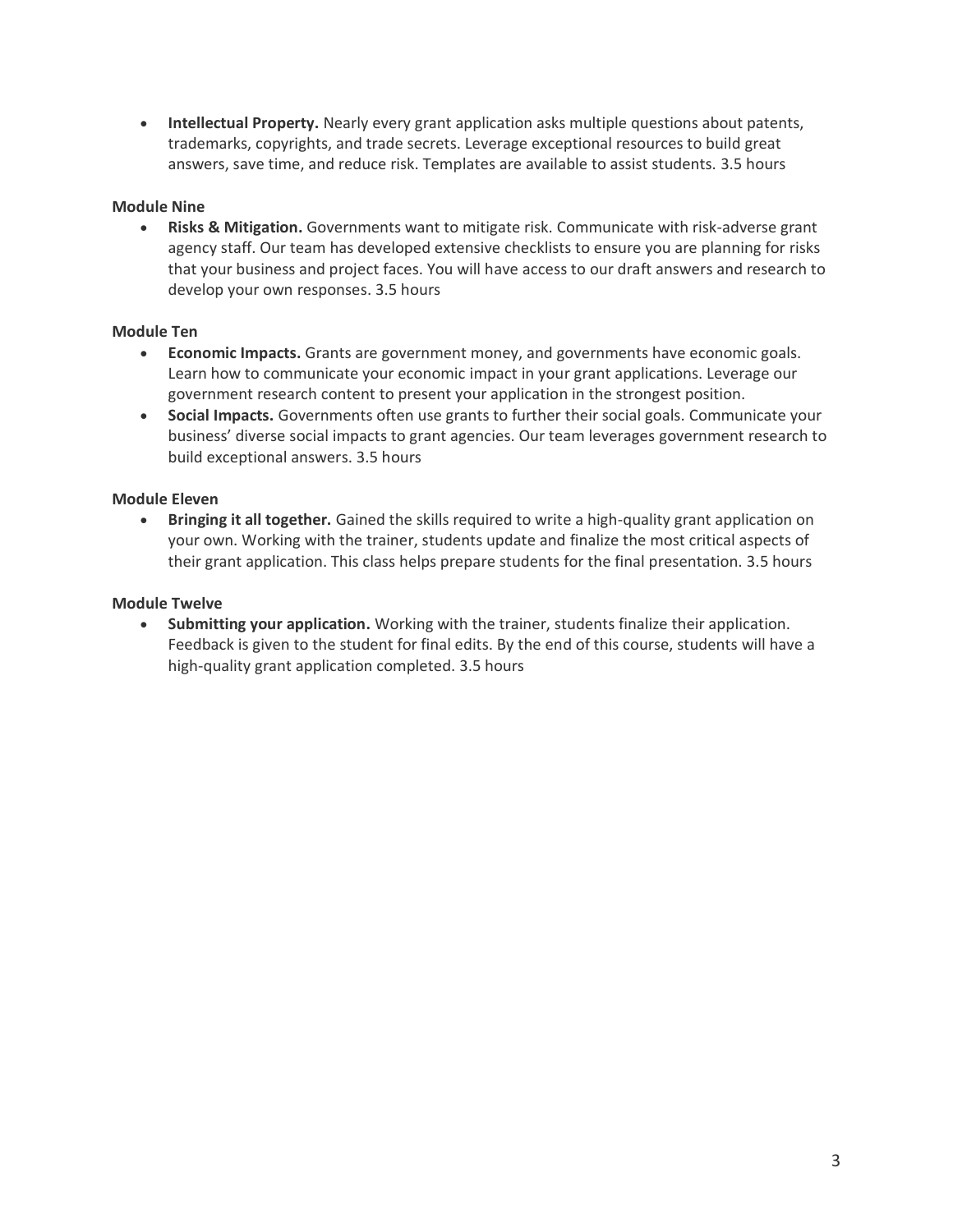## **OTHER COURSE DETAILS**

#### **Hours**

- Instructional Hours: 3.5 weekly
- Total Training Instructional Hours: 42 hours

## **Dates of Training**

- Begin: June 27, 2022
- End: September 19, 2022

#### **Course Title:**

• Applied Grant Writing Course

## **Delivery Method:**

• Online

## **Credential:**

• Applied Grant Writing Certificate awarded at the end of class

#### **Provider Name:**

• Alberta Business Grants Ltd.

## **Provider Type:**

• Private Trainer

#### **Mailing Address:**

PO Box 88051 Rabbit Hill Post Office Edmonton, Alberta T6R 0M5 Canada **Phone Number:** 780-297-6177 **Website:** <https://albertabusinessgrants.ca/applied/>

**Cost:** \$10,000 plus GST

**More Information** Ask about possible training grants.

# **Instructor: David Kincade**

## Biography

David's background includes nine years as a successful grant writer totalling over \$4.5 million in wins. He has written several winning applications for nearly every prestigious business award in Alberta. He is the author of *The Ultimate Guide for Winning Government Grants: 100 Golden Grant Rules.*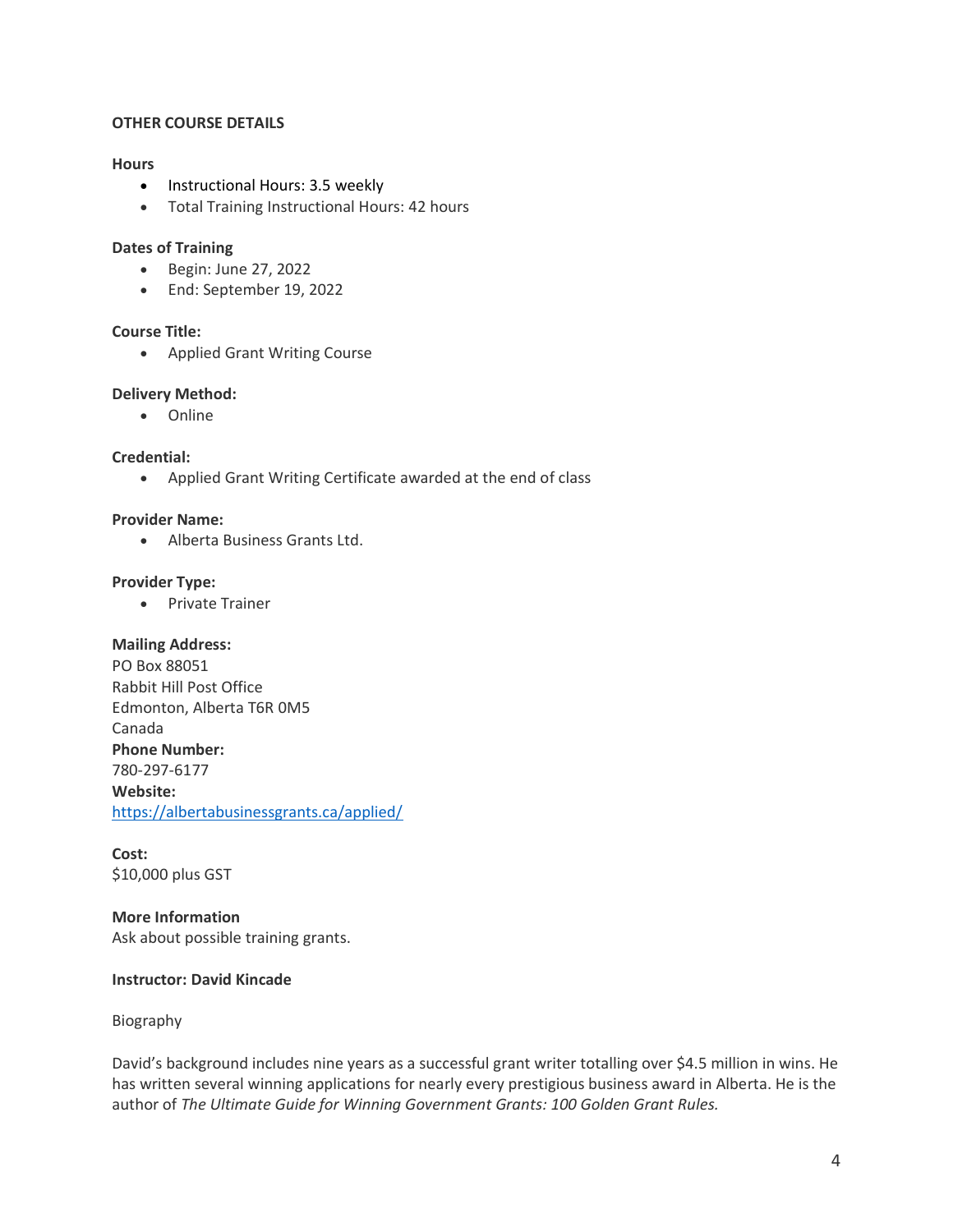Prior to Alberta Business Grants, David worked for four years at the Legislative Assembly of Alberta as a finance research analyst and executive assistant to the leader of the official opposition. He has taught political science students at the University of British Columbia, Wilfrid Laurier University, Grant MacEwan University, and the University of New Brunswick. David speaks enough French to get by and holds a Master's degree in Canadian Politics specializing in media and public opinion. David has been a member of the Edmonton Sunrise Rotary Club for five years, volunteers with Elevate Aviation, and plays recreational hockey. David is committed to living a life of success and significance in his community.

# **TESTIMONIALS**

David Kincade's Advanced Grant Writing Course will position your company for success. Templates are provided to improve efficiency and allow you to write high quality grants faster. The collaborative nature of the course has an intimate class size that allows for an open and supportive learning environment. Look no further to obtaining the essential tools to represent your company's vision to investors, grant funders and stakeholders to unlock the funding you deserve. -Rochelle Longval

"I have worked with David Kincade over the six years and find him both high integrity and very knowledgeable. David told us what he would do, when, and delivered every time. Uncommon in today's world so I highly recommend him. He has completed more grants by far than his costs." Ed Alfke, Chairman of Radicle Inc.

2017 EY Entrepreneur of the Year in CleanTech and Environment

"I've known and worked with David for years. He is an expert at government grants, political process, and business awards. If you're trying to secure government funding, you found the best." Frank Burdzy, President & CEO Champion Petfoods 2016 Exporter of the Year & Premier's Award of Distinction Winner

"I've known David for several years. He is hard-working, organized and brilliant at securing government funding and winning awards. He has helped us build relationships with key stakeholders and win large government grants. If you're trying to secure government funding, he is head and shoulders above the rest anyone else we have worked with." Ted Power, President ViewTrak Technologies

2017 Alberta Small Business Award of Distinction, 2017 Innovation of the Year – AIRMILES Small Business Achievement Awards, and 2016 Alberta Export Award of Distinction

Other Testimonials:

*"My team and I booked David Kincade's 1-hour working session. We were blown away by his grant knowledge. He showed us how grants work, which grants we should apply to, and answered all our grant*